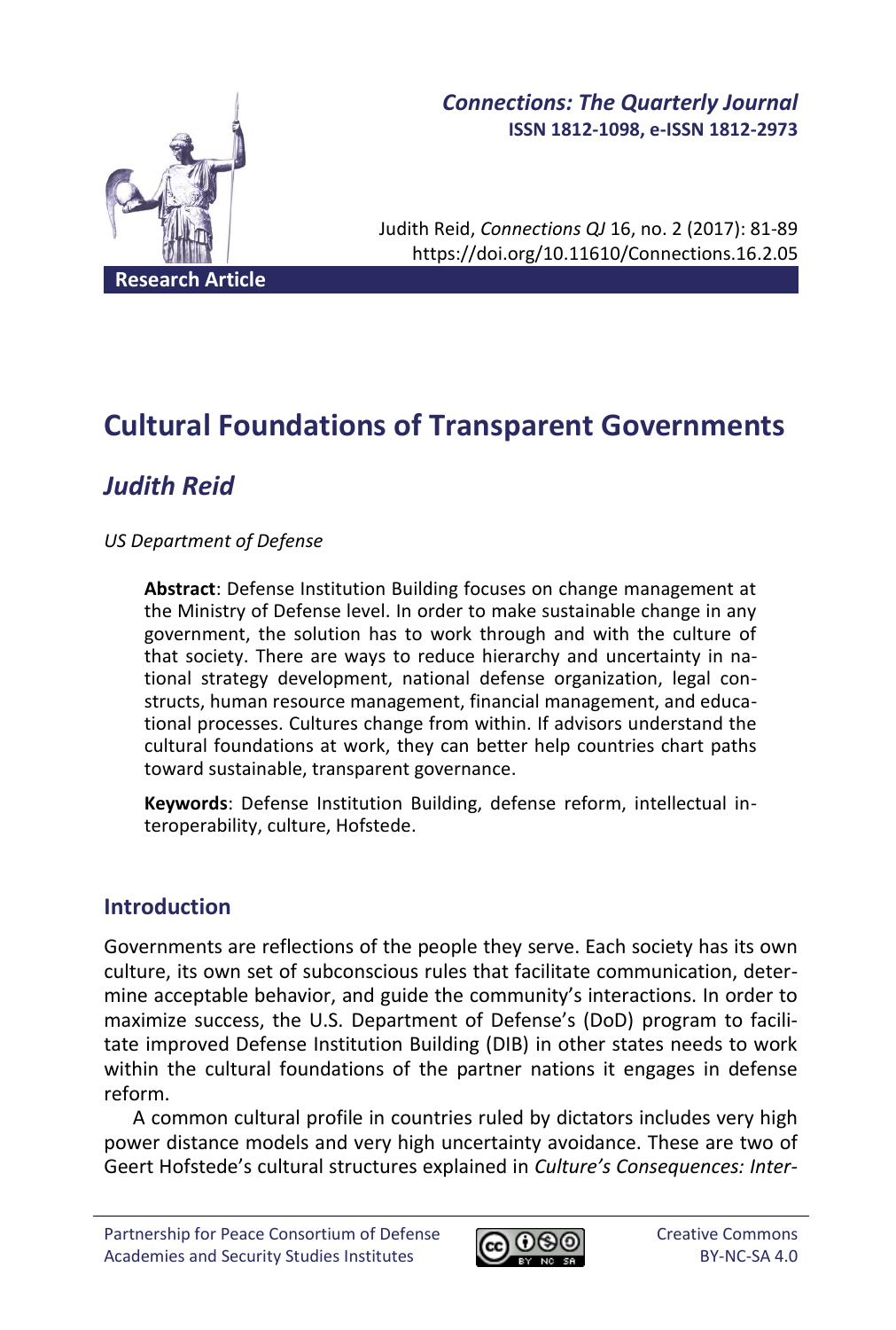*national Differences in Work-Related Values*. 1 This cultural model is found in many countries with authoritarian governments.

Hofstede created a way to compare the cultural structure of human groups. His first marker was a scale of hierarchy in society. If a society has rigid caste systems with numerous layers, then it has a high Power Distance Indicator (PDI). Movement between hierarchical layers is difficult, and there is almost total separation between the elite and those at the bottom of the pecking order. Centralized management, rigid inequality, and formal rules and approvals from non-ending chains of superiors are all hallmarks of high PDI. Subordinate and superior relationships are based on emotion. While this behavior is mandated from on top, what keeps it locked in place are the perceptions of the people at the lower end of the hierarchy that this is just the way things are. Their acceptance of their low status is what keeps the PDI in place and thriving, not the insistence on inequality from the top of the chain. Hierarchies can be tall and rigid or have only a few impermeable layers. According to *Culture's Consequences*, numerous closed societies have a high PDI quotient.<sup>2</sup>

Uncertainty Avoidance (UAI) is observed when members of a society would do almost anything to keep the status quo. The risk of the unknown is too frightful to ponder in these populations. These groups love structure, have lots of specific laws and rules, trust experts and technical solutions, and disdain uncertainty. Top managers do not focus on strategy, but rather on operations. Education is highly structured learning with clear right and wrong answers. Life may be unfair or even brutal, but in high UAI countries, understanding the rules and expected behavior are worth more than any potential gain from rocking the boat. This is one of the key reasons that change is so difficult to institute in some of the countries that need it the most. Many nations with autocratic rulers have high UAI quotients, according to Hofstede.<sup>3</sup>

There are two more pillars of Hofstede's original work that have a lesser role in creating despotic governments: Individualism (IND) and Masculinity (MASC) Indices. In the Individualism Index, societies are gauged on a scale of individualism versus collectivism. Is there a sense of "being in this together" as a group, or is it "every man for himself?" In collective societies, relationships are more important than tasks, opinions are predetermined by group membership, and one's private life is not as important as the group's needs. Bosses and employees are more familial, and harmony and consensus are the ultimate goals.<sup>4</sup> A piece of this construct is the identification of the primary group. Does

 $\overline{1}$ Geert Hofstede, *Culture's Consequences: International Differences in Work-Related Values* (Newbury Park, CA: Sage, 1980).

<sup>2</sup> Geert Hofstede, Gert Jan Hofstede, and Michael Minkov, *Cultures and Organizations: Software of the Mind, Intercultural Cooperation and Its Importance for Survival,* 3rd ed. (New York: McGraw-Hill, 2010), 76.

<sup>3</sup> Hofstede, *Culture's Consequences*, 203-217.

<sup>4</sup> Hofstede, *Culture's Consequences*, 124-130.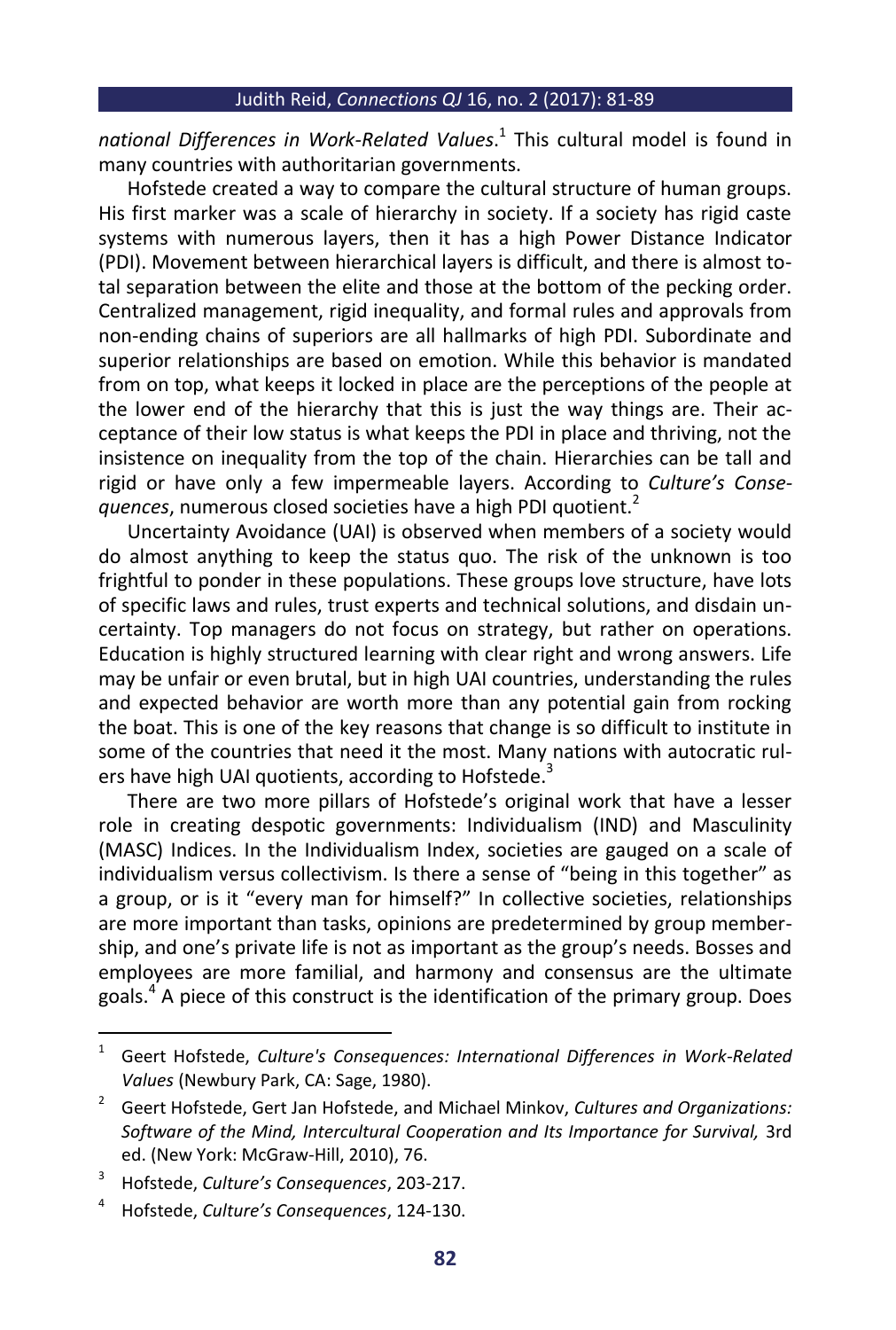#### *Cultural Foundations of Transparent Governments*

society concern itself mostly with its individuals or nuclear families (high IND), or the extended family, clan, or township, as seen in more collective societies (low IND)? Many non-democratic nations register as collective societies (low IND) on Hofstede's model.<sup>5</sup>

According to Hofstede's model, highly masculine societies are more competitive than cooperative; have strong rules; recognition and advancement are important; failing is considered disastrous; and management is decisive and aggressive. A more feminine society would be collaborative, nurturing, and focused on quality of life. Management in more feminine societies is by intuition and consensus and conflict is resolved by compromise and negotiation. $<sup>6</sup>$ </sup>

The combination of high power distance and high uncertainty avoidance creates the cultural conditions for dictatorships to thrive.<sup>7</sup> Super strong hierarchies enforced by intimidation are paired with populations that fear the unknown (even if the status quo is dreadful). This combination of high PDI and high UAI results in societies bound by rule books, an inability to make decisions except at the highest level of an organization, fear-based group-think, and strong compartmentalization of ideas, organizations and goods. These behaviors result in opaque business processes and cultures of secrecy, and they are ripe for graft. In this sort of environment, without a strong desire to change among the people and long-term intervention from others, the face may change, but the dictator will remain.

# **Defense Institution Building**

The Defense Institution Building (DIB) program of the U.S. Department of Defense (DoD), much like the rest of Defense Reform (DR), works to create transparent, democratic governance and institutions that support the rule of law and provide services to citizens. The program focuses in part on defense strategy; national defense organization; legal institutions; human and financial resource management; and educational processes.<sup>8</sup>

By its very presence, DIB constitutes change management. As a program, it is never forced upon another country. Rather the type and level of consultation a country might receive is negotiated through the U.S. Embassy, U.S. Department of Defense, and the designated Combatant Command. Receiving Ministries of Defense request help with everything from creating an NCO Corps to facilitating strategy development. Because governance is a reflection of the society it serves, any lasting change in governing processes must reach down into the country's cultural foundation to survive.

**.** 

<sup>5</sup> Hofstede, *Cultures and Organizations*, 89-134.

<sup>6</sup> Hofstede, *Cultures and Organizations*, 135-186.

<sup>7</sup> Hofstede, *Cultures and Organizations*, 412-416.

<sup>&</sup>lt;sup>8</sup> Office of the Under Secretary of Defense for Policy, "DoD Directive 5205.82 Defense Institution Building (DIB)," January 27, 2016.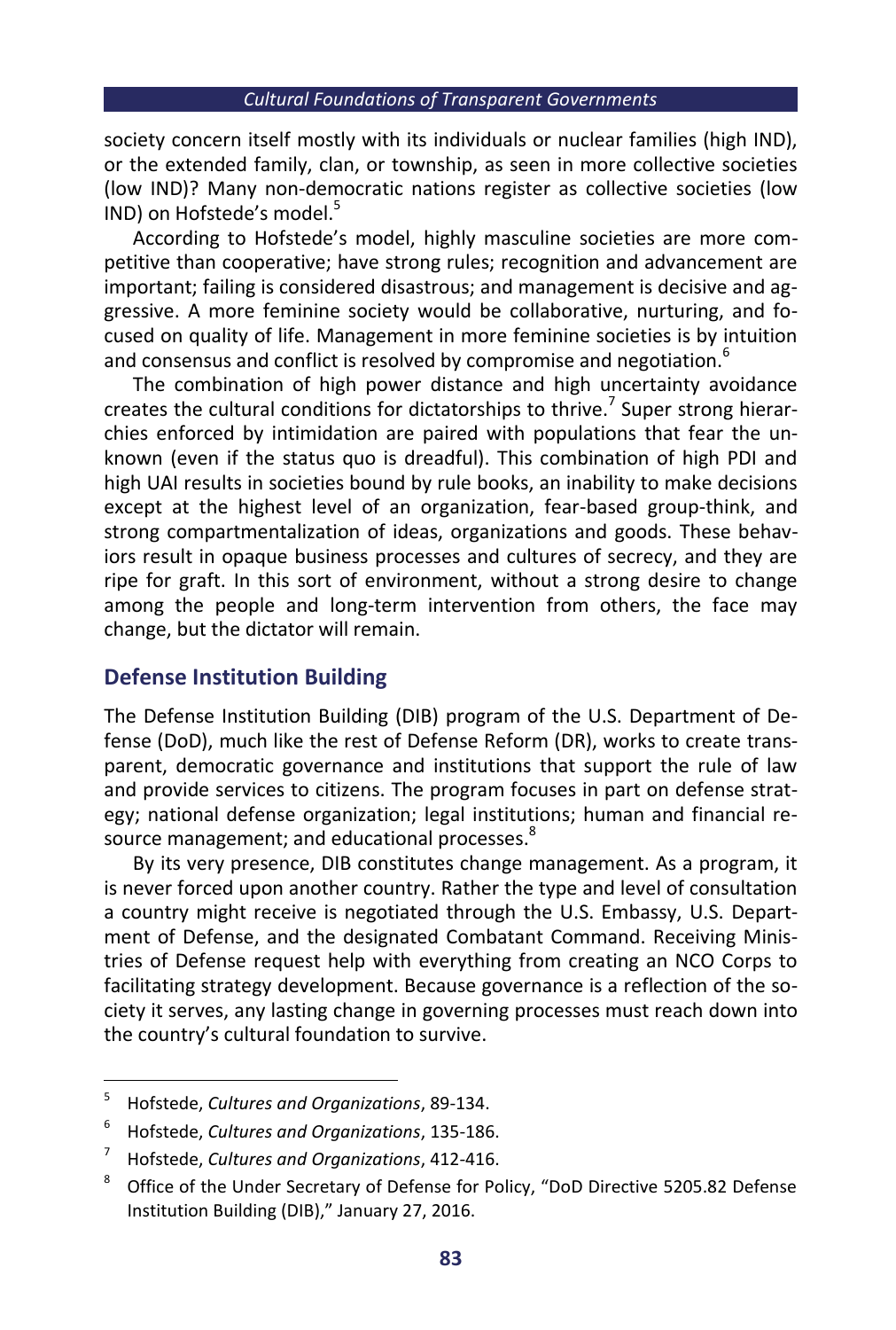#### Judith Reid, *Connections QJ* 16, no. 2 (2017): 81-89

From a cultural perspective, in order to unlock a frozen high PDI and high UAI environment, a society must begin moving from a state of fear toward openness.<sup>9</sup> To unlock this dictatorial paradigm, work with the host nation must increase its society's overall sense of trust. One place to begin would be to improve the rule of law so the public begins to feel a sense of fairness. Prosecute corruption, since it feeds uncertainty avoidance. Improve critical thinking in the population, not just rote memorization. Help students learn to question the theory, the teacher, the authority. All of these actions help reduce fear and flatten out overly strong hierarchies.

Below are six common functions of DIB and the cultural direction necessary to move a society from one that craves a dictator to one that can support transparent governance. These functions include defense strategy; national defense organization; legal institutions; human resource management; financial management; and education.

# *Strategy*

1

One of the key tenets of open, liberal democracy is a national security strategy wrapped around concepts of economic growth, self-preservation, and world alliances. A national security strategy addresses issues of concern to a nation's self-preservation: real and perceived enemies, control of the external environment, and sovereignty.

Having a national security strategy (NSS) that is open and made public can invite criticism and scrutiny to the country's political leaders. Under normal circumstances, those are ideas that should direct the subordinate strategies that lead to action. A country's national military strategy (NMS) should derive from the national security strategy. The NMS focuses priorities for the country's military assets. If part of one country's NSS is to protect its people, then part of its NMS could be consequence management. That could lead to the military being prepared to respond to natural and man-made disasters. Since the military is often one of the most organized and deployable entities in any federal government, disaster response is a common mission of many countries' military land forces.

In a dictatorial government, there is often no public NMS, much less an open NSS. The overarching direction of the security apparatus and military focus are kept close, remain opaque, and are designed to keep the power brokers in place. Only the inner circle of generals knows some of the NMS. The rank and file do as they are told in a classic strong hierarchical framework. This leads to an organizational culture of secrecy reinforced through blind hierarchical obedience (PDI), coupled with the desire to keep the difficult status quo over the more grave fear of the unknown (UAI).

<sup>9</sup> Richard Barrett, *Love, Fear and the Destiny of Nations: The Impact of the Evolution of Human Consciousness on World Affairs*, vol. 1 (Bath, UK: Fulfilling Books, 2012), 217- 227.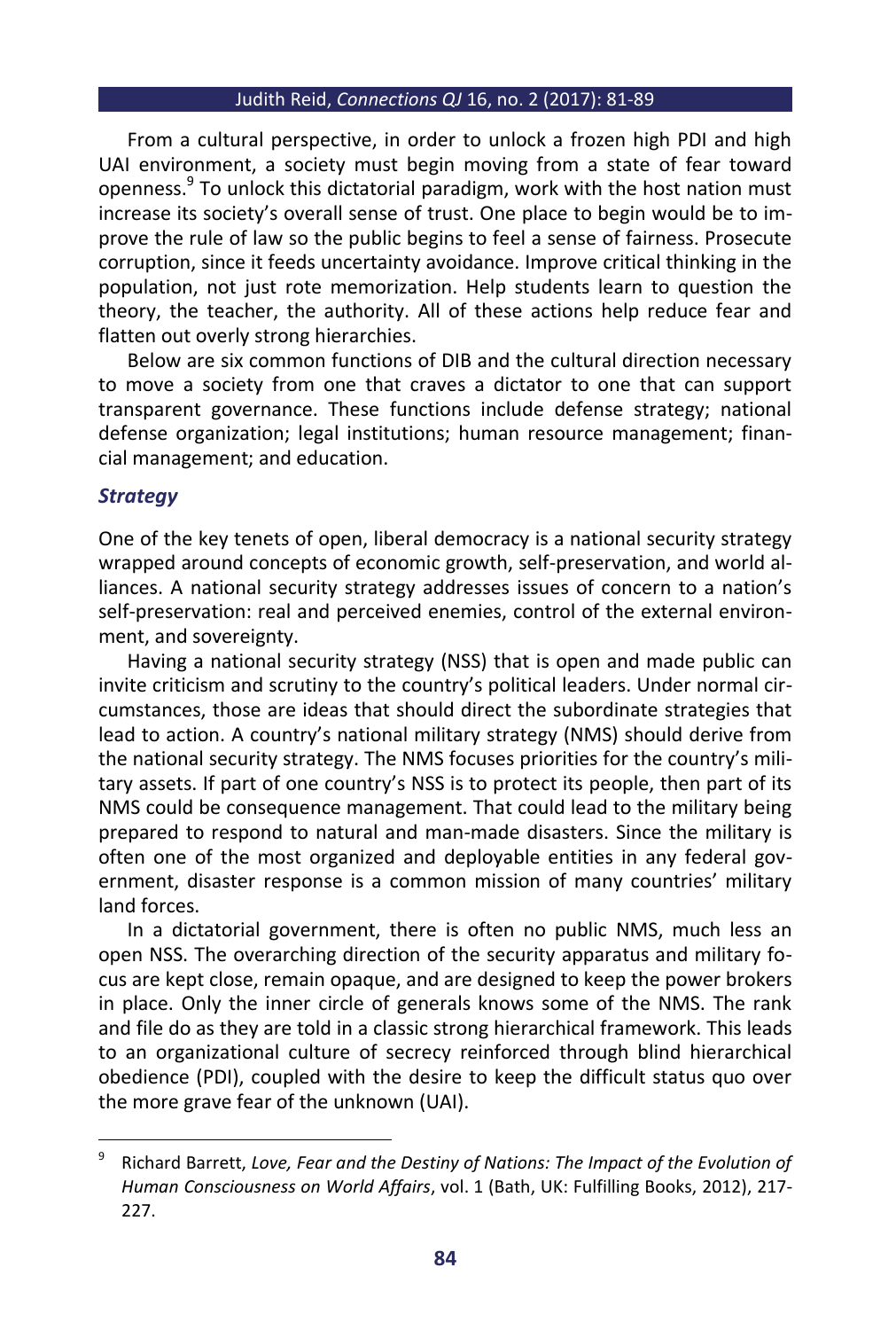#### *Cultural Foundations of Transparent Governments*

# *National Defense Organization*

In order to protect secrecy and encourage blind obedience, countries with strong dictatorial governments create a small inner circle of trust surrounded by heavy bureaucracies with layer upon layer of redundant functions. Organizations are stove-piped and insulated from one another. A strong inner and outer group orientation is encouraged, with the inner circle excluding the greater organization, which makes the general organization mistrust other departments. Uncertainty is avoided at all costs. The rank and file know that there will be no surprises and that even simple decisions will be forwarded to the leadership. This creates governmental ministries that cannot and will not communicate with each other and that fail to serve the public.

# *Legal Institutions*

The rule of law is key to shifting control from a strong man to common citizens. Open, democratic governments are structured with checks and balances among the executive, legislative, and judicial functions so that no one function can wrest control from the others. This system is not perfect in any country, but the continuance to strive toward transparency and fairness empowers standards of conduct, codes of military justice, ethical guidelines, and even whistle-blowing. The more these guidons of fairness prevail, the more trust society can grant to its government.

# *Human Resources Management*

Dictatorial governments create human resource processes that divide and conquer. They are the opposite of a merit system. People are promoted based on name or affiliation, not on their abilities or what assets they may bring to the job. Those in power are protected by filling in the ranks with like-minded underlings whose most important asset is loyalty to the power brokers. Often, those on top are highly competitive, while the masses see themselves as one collective whole. The HR domain is where UAI can be structurally increased, since promoting only those loyal to the power brokers protects the power imbalance.

# *Financial Management*

If the national security strategy is opaque, then the financial system could be compared to an underground maze of tunnels with only one map. Aided by its obscure nature, the financial system is designed to benefit the elite. Power and money are kept centrally controlled; the organization is divided into the "in" and "out" groups; the leadership is highly competitive while the masses react collectively; and any hint of uncertainty wreaks havoc on everyone. In these societies, even those at the bottom of the ladder prefer brutal treatment to the uncertainty of going after any other option. Since the people on the bottom of the pyramid continue to recognize the higher stature of the power brokers and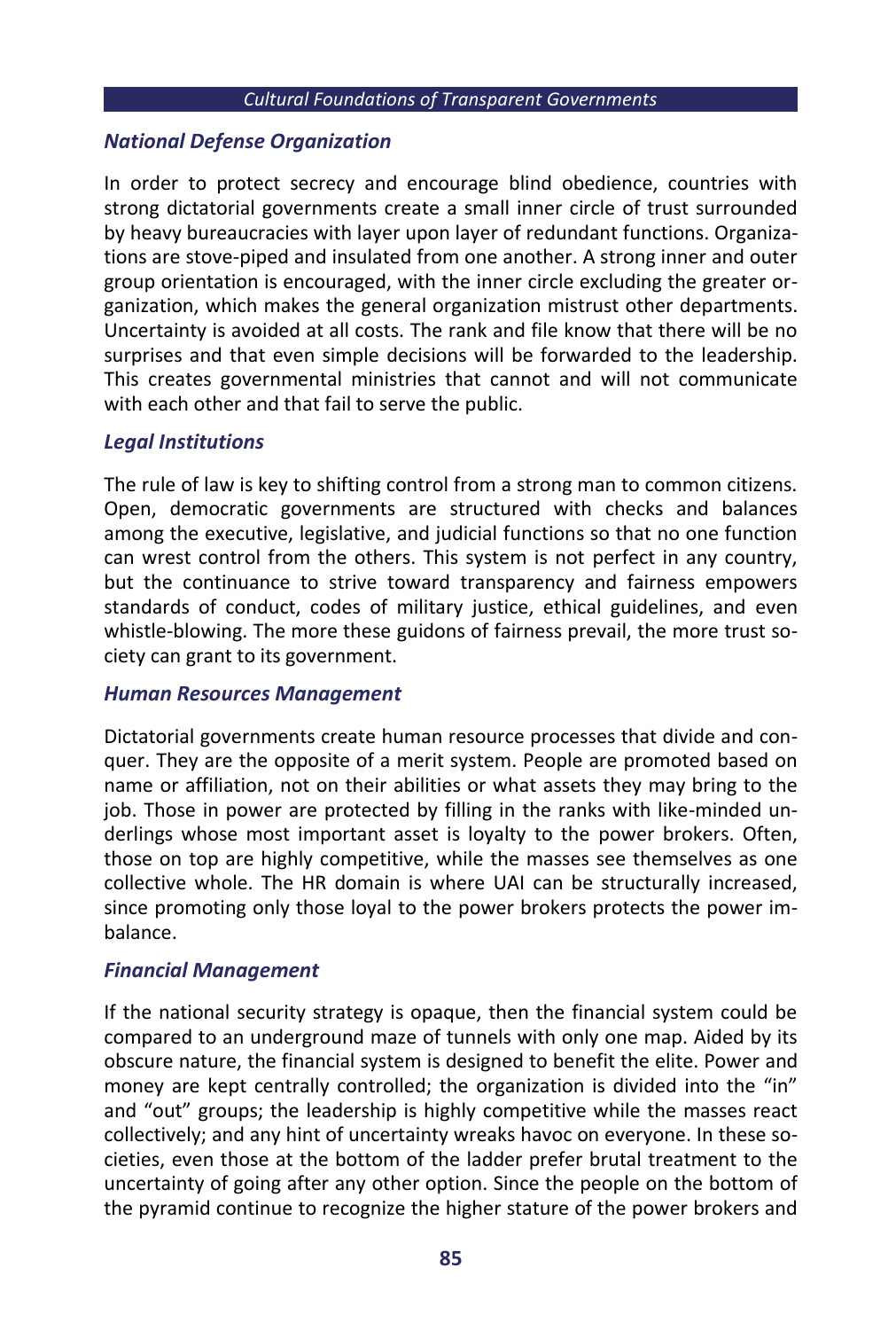### Judith Reid, *Connections QJ* 16, no. 2 (2017): 81-89

perpetuate these strong hierarchies, they recognize and accept that the financial system is rigged against them and that it offers no fairness in financial matters. Bribes large and small become the norm as underpaid bureaucrats are forced to supplement their income, while the power brokers are rewarded by financial trickery.

# *Education*

Good education broadens the mind and creates new neural pathways that can connect in innovative ways with other established disciplines. Training is skill development – teaching or improving a concrete skill set. In dictatorial environments, there is little true education within the defense department. Beyond the individual and advanced technical training, there are few opportunities to engage adult learning institutions. Teaching institutions simply indoctrinate the students.

# **Recognizing there is a Problem**

Loyalty is an outgrowth of strong hierarchy mixed with strong uncertainty avoidance. When a group requires loyalty of its members as part of a whole mix of values, such as the US Army values of loyalty, duty, respect, selfless service, honor, integrity, and personal courage, then it is balanced. When loyalty is by far the most important characteristic required of members of the group, then the extremely high level of uncertainty avoidance of the body is evidenced. Add a strong hierarchy, and the result is a closed fraternity, a gang, a dictatorship.

On the "love-fear continuum,"<sup>10</sup> the insistence on loyalty above all else is an outgrowth of fear. This fear manifests in strong hierarchies that keep people in their places, along with a fear of the unknown. Strong control by the power brokers is perceived as the cure to this two-headed fear. The greater the fear within the leadership and the people, the stronger the hierarchy and desire for absolute control by all levels of the society.

# **Unlocking the Paradigm**

 $\overline{a}$ 

How does this environment of fear shift in the other direction toward care, toward openness, toward collaboration? First, fear has to be neutralized. Rule of law is a key lever in reducing corruption, lightening gray economies, and easing dictatorial strangleholds. When communities on the bottom of the hierarchy see that there can be legal justice meted out to those who would rule with impunity, then the rigidness of the hierarchy begins to soften.

Second, care must be infused. People at the bottom of society already largely understand cooperation since they have learned to lean on each other to survive. The seed is there and can grow from the roots to the stem and to

<sup>10</sup> Barrett, *Love, Fear, and the Destiny of Nations*, 113-133.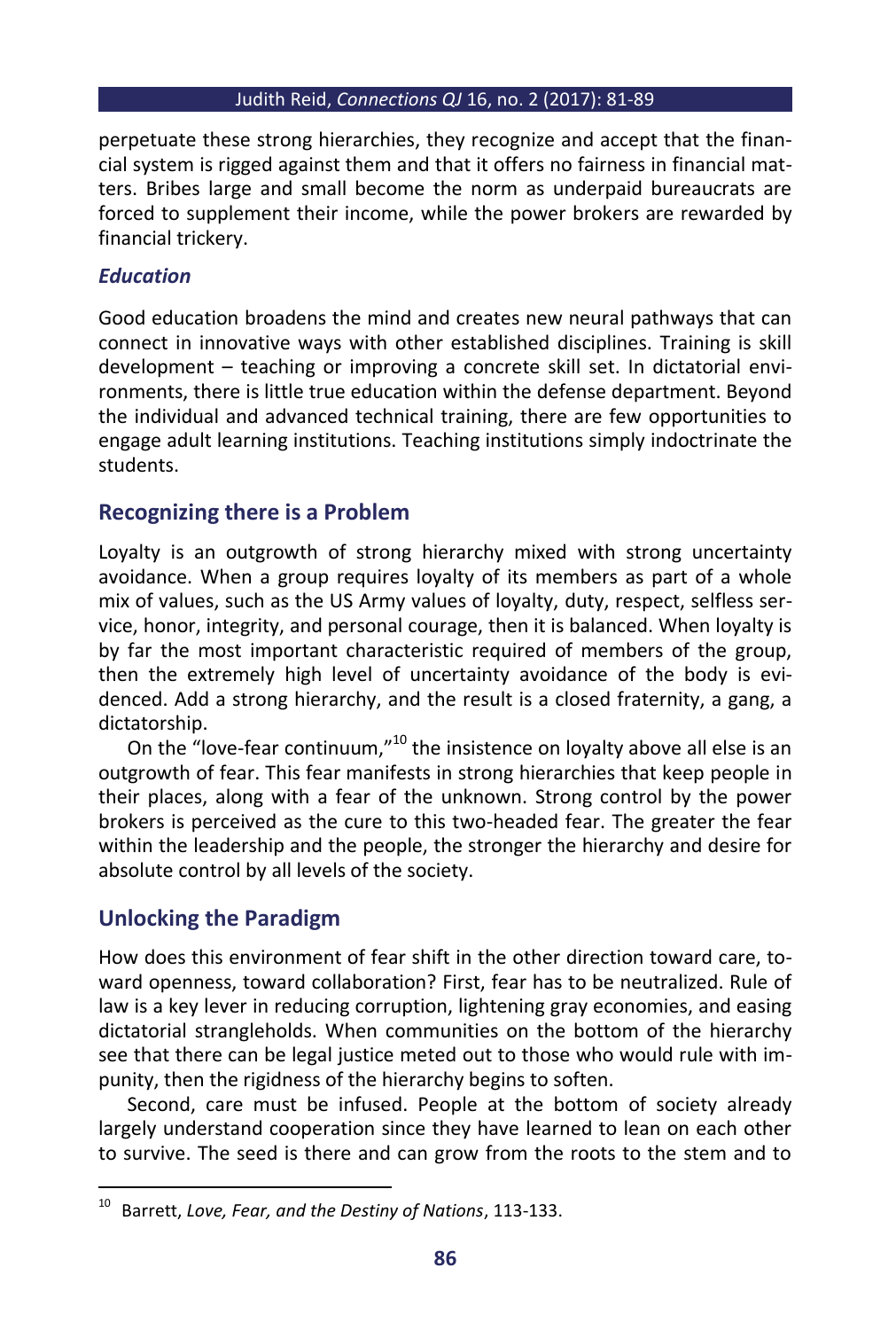the leaves as long as trust can start to flourish in the cultural environment. If the outlaws of society can be brought to justice, then societal trust can take root and grow.

This may be accelerated by making amends. In post-Apartheid South Africa, the Truth and Reconciliation Councils were designed to bring evil out into the open, make amends for it, ask forgiveness, and promise a change in future behavior. It was public, a bit brutal, and necessary for the Mandela era to take root.<sup>11</sup> Is South Africa today a paradise of peace and love? It is moving in that direction – a direction of self-determination, expanding cultural identity, and collaborative governance.

A key shift in culture usually requires some sort of crisis to break the mold of fear and derisiveness. Change agents can include war, terrorist attack, famine, or even a decision to transform if the pain becomes unbearable. Some foresighted leaders have paved the way from highly competitive environments toward collaborative ones. Mikhail Gorbachev and his *glasnost* movement led to the dissolution of the Soviet Union. President FW de Klerk of South Africa eradicated Apartheid and led South Africa toward inclusionary politics. Numerous dictatorships in Latin America converted from totalitarian regimes to fledgling democracies in the 1990s.

This does not mean that any of these countries are bastions of fairness and peace today, but they are moving away from fear / secrecy / competitiveness toward care/openness/cooperation. As these societies move toward openness and collaboration, societal trust gets ever stronger, the rule of law becomes the expectation, and the ability of an autocrat to take root subsides.

# *DIB Strategy to Increase Transparency*

1

Let us return to Hofstede's model and see how it can inform the DIB process. In order to reduce the cultural dimension that fosters dictatorial rule, NSS and NMS need to shift from opaque to transparent. They should no longer exist just for a leader's protection and control, but rather should focus on the country's security and military needs as a whole. The NSS and NMS should move toward collective and collaborative policies, and be open to transparent governance based on collective values rather than based on fear of the unknown with its concomitant need for control. In more openly democratic governance, strategies can be developed beyond the year of execution, looking three, five, or even ten years ahead.

# *National Defense Organizations that Increase Transparency*

In an open society, national defense organizations are different from those in a dictatorial government. In an open society, the organizational structure is transparent. There may still be tall hierarchies in place, but the need for abso-

<sup>11</sup> Steve York, director, *Confronting the Truth*, filmed for the United States Institute for Peace in 2004.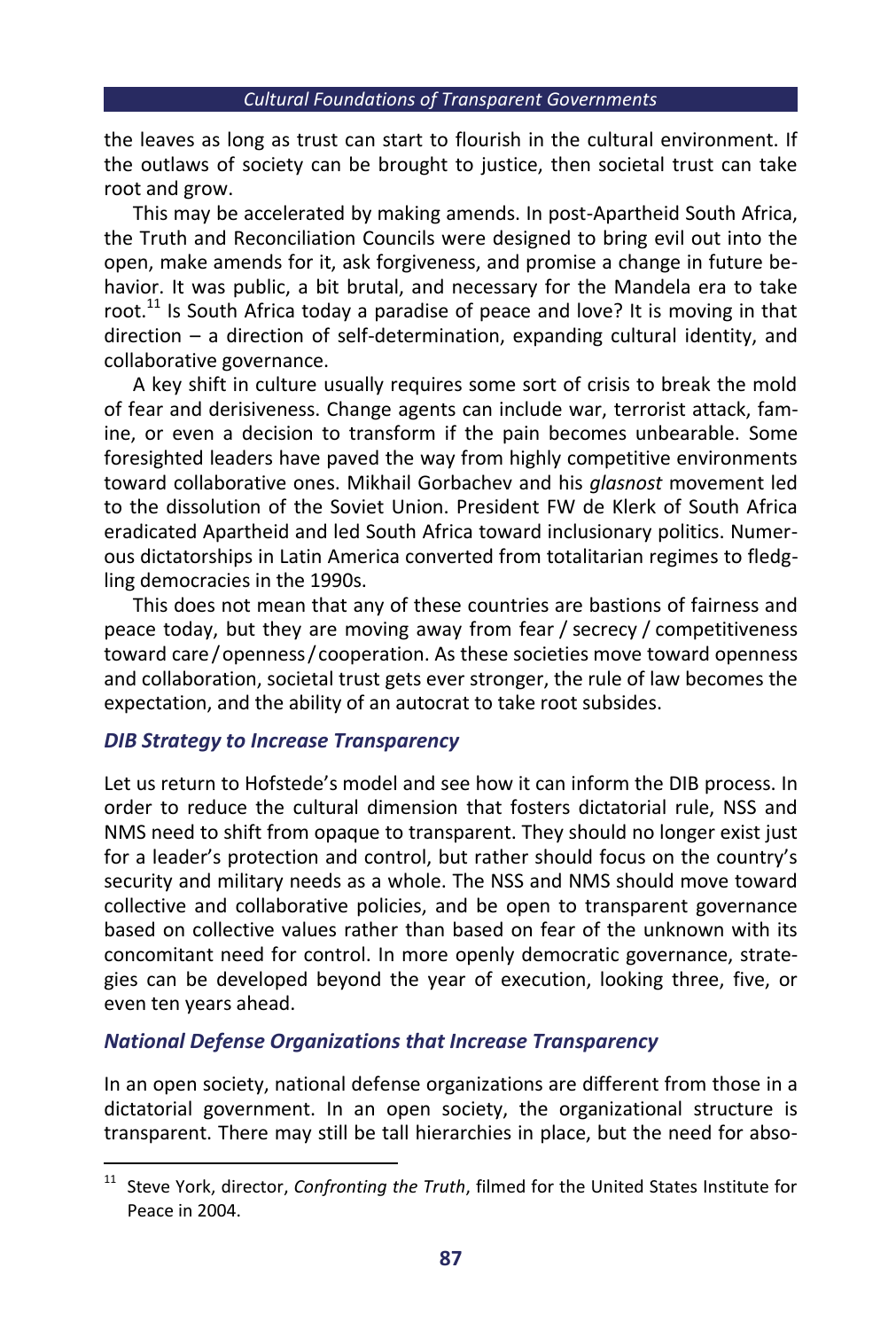#### Judith Reid, *Connections QJ* 16, no. 2 (2017): 81-89

lute control is missing. Leadership roles in the organization are based on merit, not on some crazy puzzle of loyalty and patronage. In a healthy government, decisions are decentralized, and redundant organizations are eliminated.

### *Legal Constructs that Increase Transparency*

The execution of rule of law is key to building citizen trust, reducing UAI and PDI. In a healthy government, there are Inspectors General, ethics committees, and whistle-blower protections. There are police departments that protect the peace, courts that rule fairly, and prisons that are humane. There is a sense of fairness for the general population, not a skewed balance that favors only the leadership. In an open government, corruption and graft are prosecuted.

### *Human Resources Management that Increase Transparency*

Personnel systems are reflections of an organization's strategies. Are they designed to keep the powerful on top? Are promotions based upon loyalty to the leader, or do they benefit the organization's mission? To move away from fear, HR systems need to be based on merit and the benefit each person can bring to the organization. In some rigid hierarchies, position is based upon affiliation not performance. This includes countries with established aristocracies, and it filters down into many high PDI societies. In a healthy organization, the rank and file feel confident that they can bring most HR issues to their leadership and the HR department without retribution. Promotions and discipline are based on merit.

# *Financial Management to Increase Transparency*

Part of this overall sense of fairness is to pay government workers a living salary. When wages are insufficient to live, when bonuses are based on loyalty, or when the rank and file have to rely on "transaction fees" to survive, then fear pervades and strong men rule. When families believe they have enough income to take care of their needs, then a cooperative spirit can ease into the competitive environment.

A financial system based on openness and collaboration also includes funding for social services such as basic health care, hospitals, and care for the indigent. Financial systems of governments that want to help society also include funds for infrastructure like roads, waterways, and transportation systems. All of these things lead toward economic growth and prosperity.

Because the financial systems mirror and fund the governmental system, in an open system of governance, there are also checks and balances on the books. There are systems of fair auditing, oversight of leaders with contracting authority, and mechanisms in place to report fraud waste and abuse of power and funds. All of these programs reduce uncertainty and aid the cultural shift toward democratic governance.